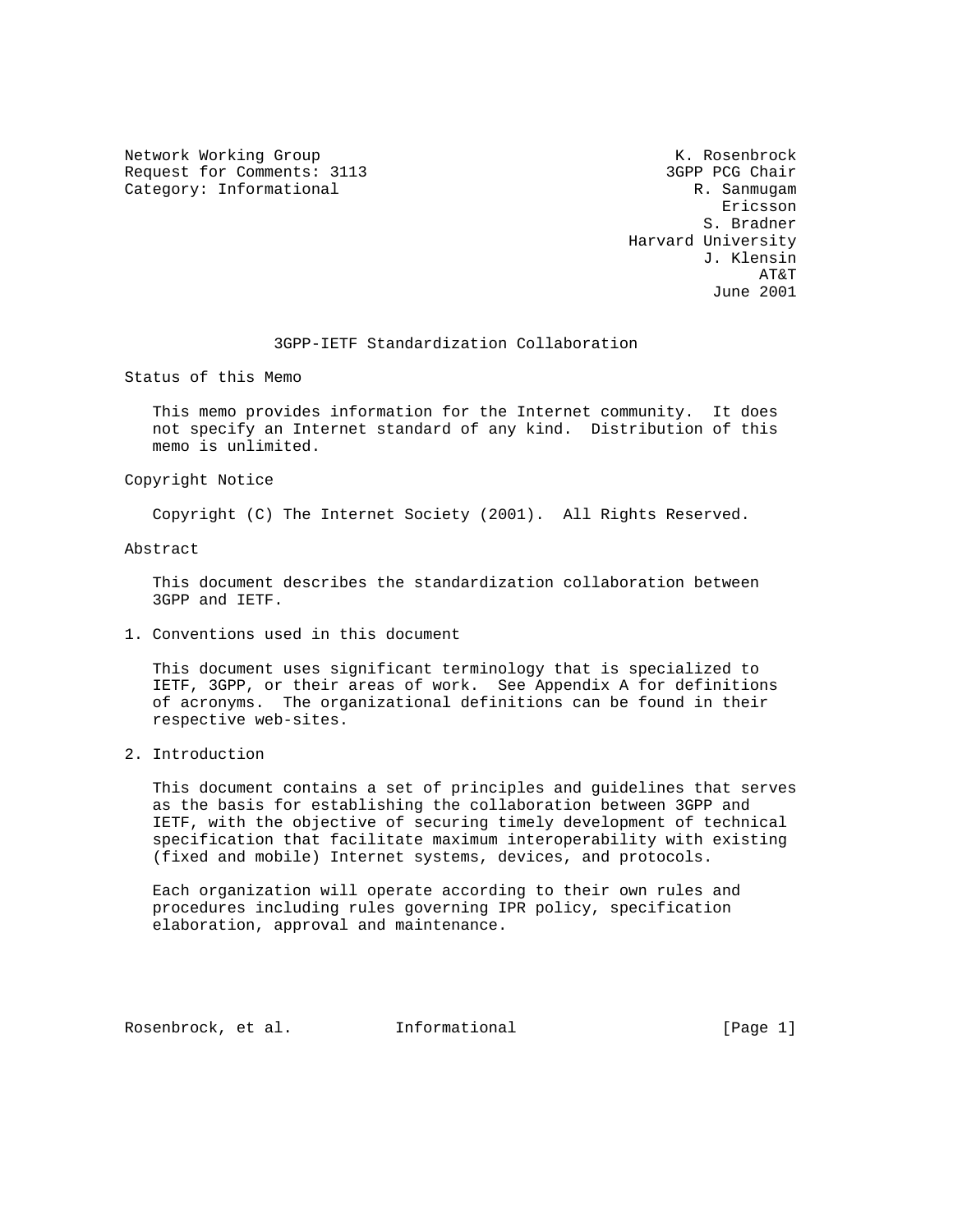## 3. Reasons For Collaboration

3.1 3GPP use of IETF Internet Standards

 In the further development of 3GPP specifications, the benefit of adopting Internet specifications has been identified.

 The preferred 3GPP approach is to use the Internet standards unchanged, if feasible. In any case, 3GPP has no intention to duplicate work performed in IETF.

 However, while this document recognizes the importance of 3GPP interoperability with the existing Internet and hence the use of IETF standards, 3GPP recognizes that additions or modifications might be needed in order to make the IETF internet specification fulfill the needs of 3GPP. In such cases, 3GPP will take its concerns directly to the appropriate IETF working groups for resolution, or to an appropriate Area Director if no appropriate working group can be found.

3.2 IETF access to 3GPP Wireless expertise

 The technical work in 3GPP is organized in Technical Specification Groups TSGs each with their area of responsibilities. TSG-RAN and TSG-GERAN are responsible for the Radio Access networks based on UTRAN and GERAN and thus the experts in the areas of the characteristics of the physical transport. TSG CN is responsible for the Mobility Management and other core network protocol and functionalities. TSG-T is responsible for Terminal aspects and applications. TSG-SA is responsible for the service and system aspects including the overall architecture, security and O&M aspects. Contacts for the TSGs can be found on the 3GPP web-site http://www.3gpp.org/.

4. Document Sharing

 Both 3GPP and IETF encourage the sharing of draft documents that are of mutual interest.

 3GPP documents are available on its official web-site (http://www.3gpp.org/) and is open to anyone. IETF documents, including preliminary working documents ("Internet Drafts") are available on its web-site (http://www.ietf.org/) and various shadow sites.

 IETF representatives can obtain information about the 3GPP document and web-site structures by contacting the relevant 3GPP contact points indicated at the 3GPP web-site http://www.3gpp.org/.

Rosenbrock, et al. 1nformational [Page 2]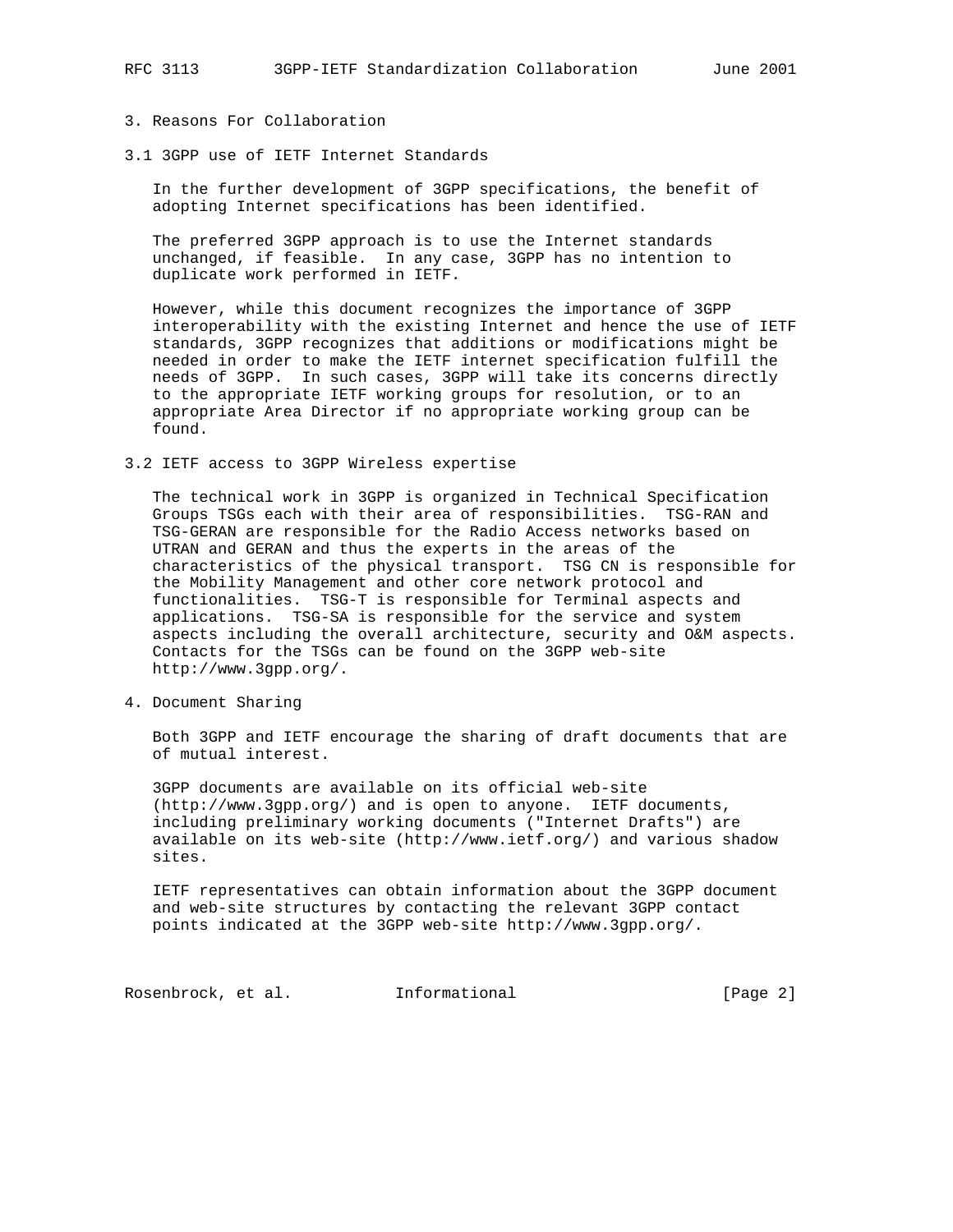3GPP representatives can obtain information about the IETF document and web-site structures by contacting the relevant IETF contact points (the Area Directors indicated at the IETF web-site http://www.ietf.org/).

5. Communication

 Whenever possible, informal communication at working level is encouraged.

 The vast majority of the technical discussions and decision making in both IETF and 3GPP is done over mailing lists. Both 3GPP and IETF web sites contain information concerning the associated mailing lists.

 It is recommended that interested individuals subscribe to and participate in these lists.

 When deemed necessary, formal communication between 3GPP and IETF is also permitted. Relevant IETF Area Directors and 3GPP technical leadership are encouraged and authorized to facilitate such communications when needed.

- 6. Rapporteurs/coordinators
- 6.1 IETF coordination support in 3GPP

An IETF rapporteur function is established in 3GPP TSG-SA.

 The individual(s) appointed to undertake the responsibility of this function should be the initial contact point in 3GPP for matters pertaining to the 3GPP-IETF cooperation. Of course, the chairman of TSG-SA can always be contacted.

 The 3GPP-IETF rapporteur function, therefore, is expected to work with the concerned working groups and TSGs and support the interaction between 3GPP and IETF.

6.2 3GPP Liaison in IETF

 The preferred way for organizations to work with IETF is through the working groups. However, IETF has a limited number of liaison relationships with other organizations when conditions warrant the appointment of a specific person.

 The appointment, by the IAB, of a specific person to function as a "3GPP liaison" is proposed.

Rosenbrock, et al. Informational [Page 3]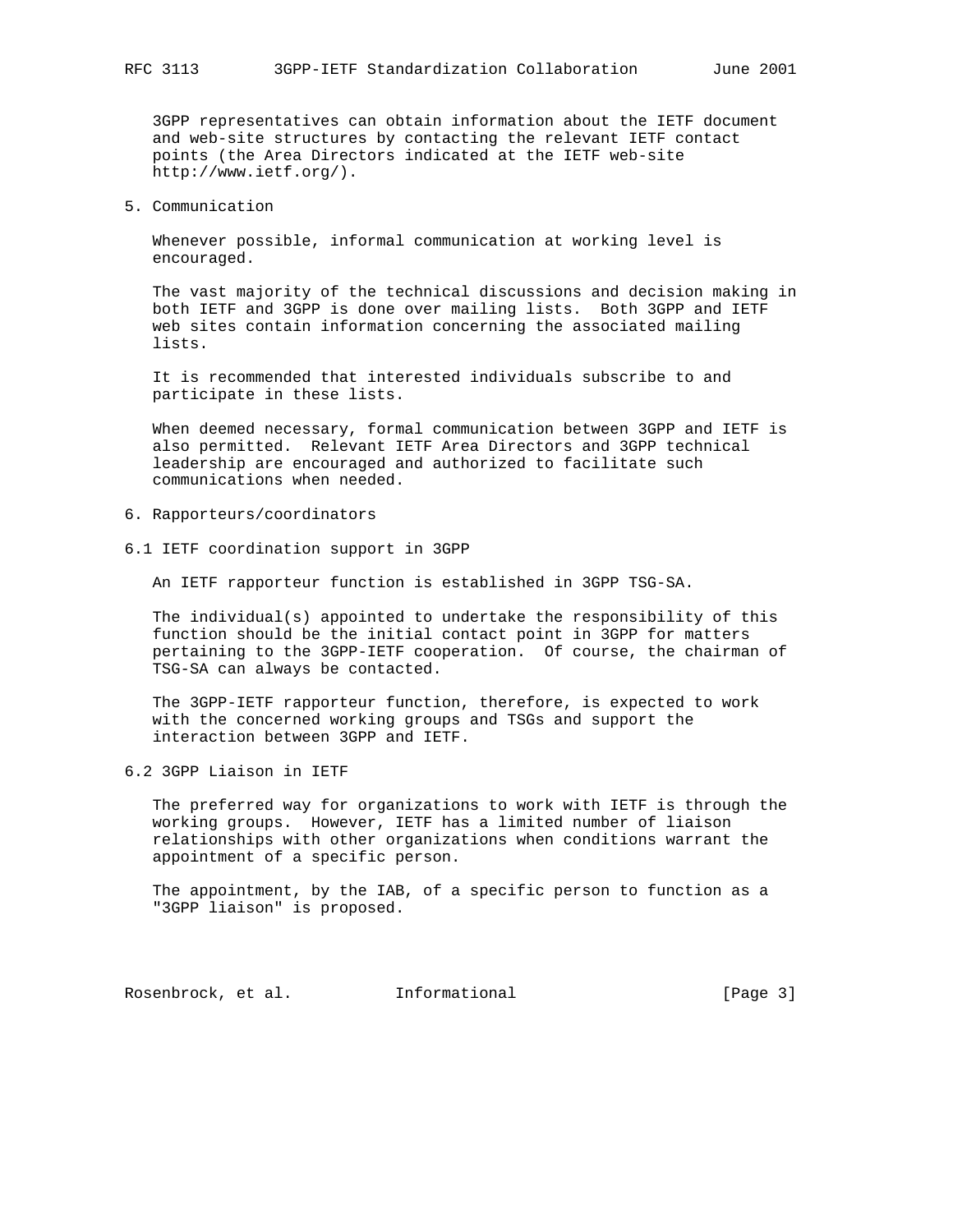The role of the 3GPP Liaison is to act as an initial contact point in IETF for administrative aspects of this collaboration that cannot easily be handled in other ways (e.g., at a technical level by interactions with IETF Working Groups or Area Directors). It is agreed that the role does not carry the expectation of attendance at 3GPP meetings or participation in 3GPP administrative processes and anticipated that all liaison efforts assigned to this individual will be carried out by electronic mail. It is understood that the liaison will not have the ability to make exceptions to, or special provisions for, IETF policies and procedures.

9. Participation

 In order to assist the information flow between the organizations, the IETF can on per case basis appoint a rapporteur to participate and represent IETF at 3GPP technical meetings.

IETF meetings are open to any interested individuals.

 3GPP partners (OPs, MRPs) or individual members can participate in any of the IETF meetings, in accordance with the existing IETF procedures.

8. Security Considerations

 This type of non-protocol document does not directly affect the security of the Internet.

Rosenbrock, et al. Informational [Page 4]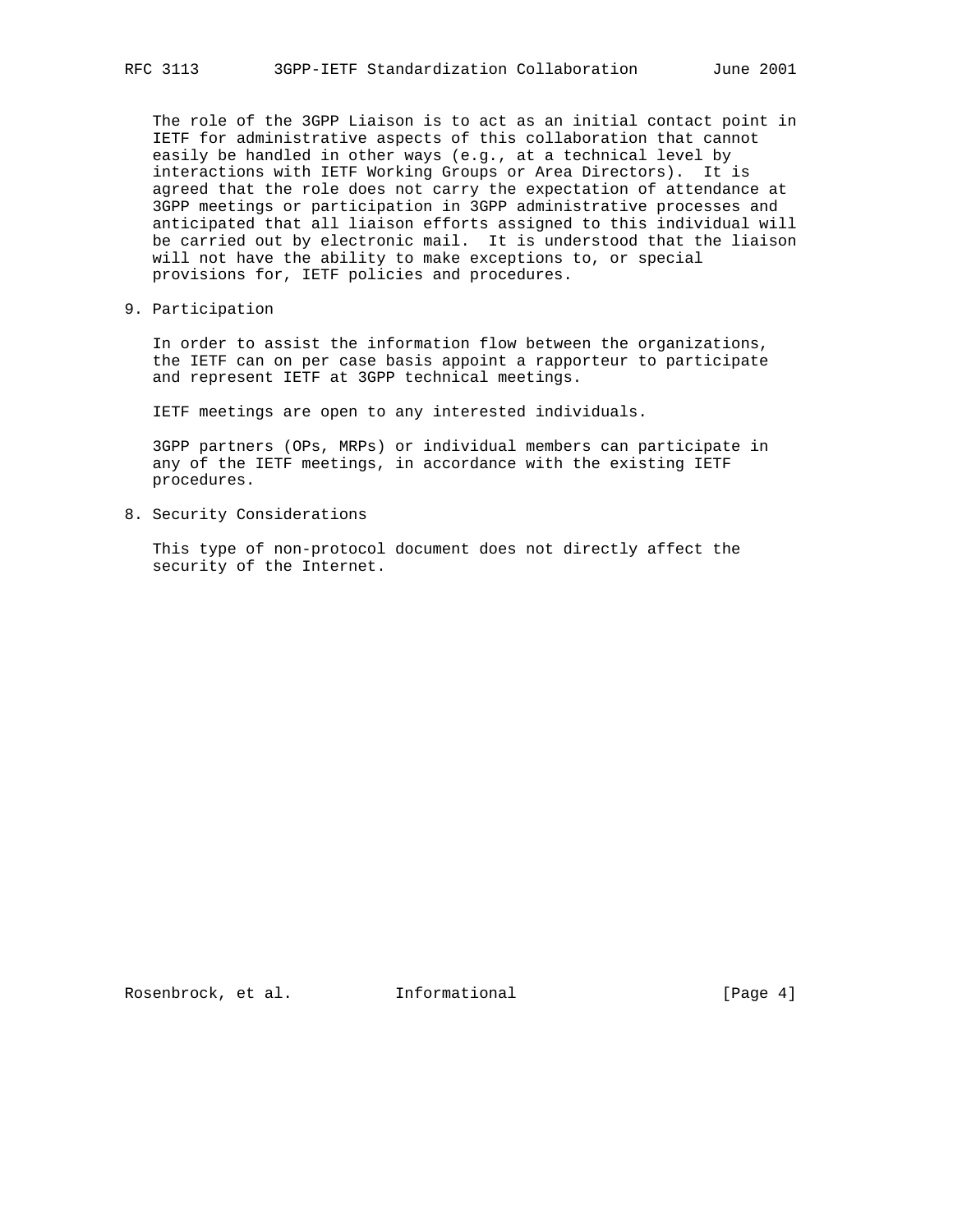9. Authors' Addresses Questions about this memo can be directed to: Karl Heinz Rosenbrock ETSI 06921 Sophia Antipolis CEDEX France Phone: +33 492 94 4212 EMail: rosenbrock@etsi.fr Raj Sanmugam Director, Systems and Technology Ericsson Canada Inc. 8400 Decarie Blvd TMR, Quebec H4P 2N2 Phone: +1 514 345 7862 Email: Raj.Sanmugam@ericsson.ca Scott Bradner

 Harvard University Cambridge, MA 02138 USA

 Phone: +1 617 495 3864 EMail: sob@harvard.edu

 John C. Klensin AT&T Labs 99 Bedford St Boston, MA 02111 USA

 Phone: +1 617 513 7285 EMail: Klensin+iab@jck.com

 Note: Changes to the contents of this memo requires the approval from 3GPP PCG: EMail: 3GPPContact@etsi.fr

Rosenbrock, et al. Informational [Page 5]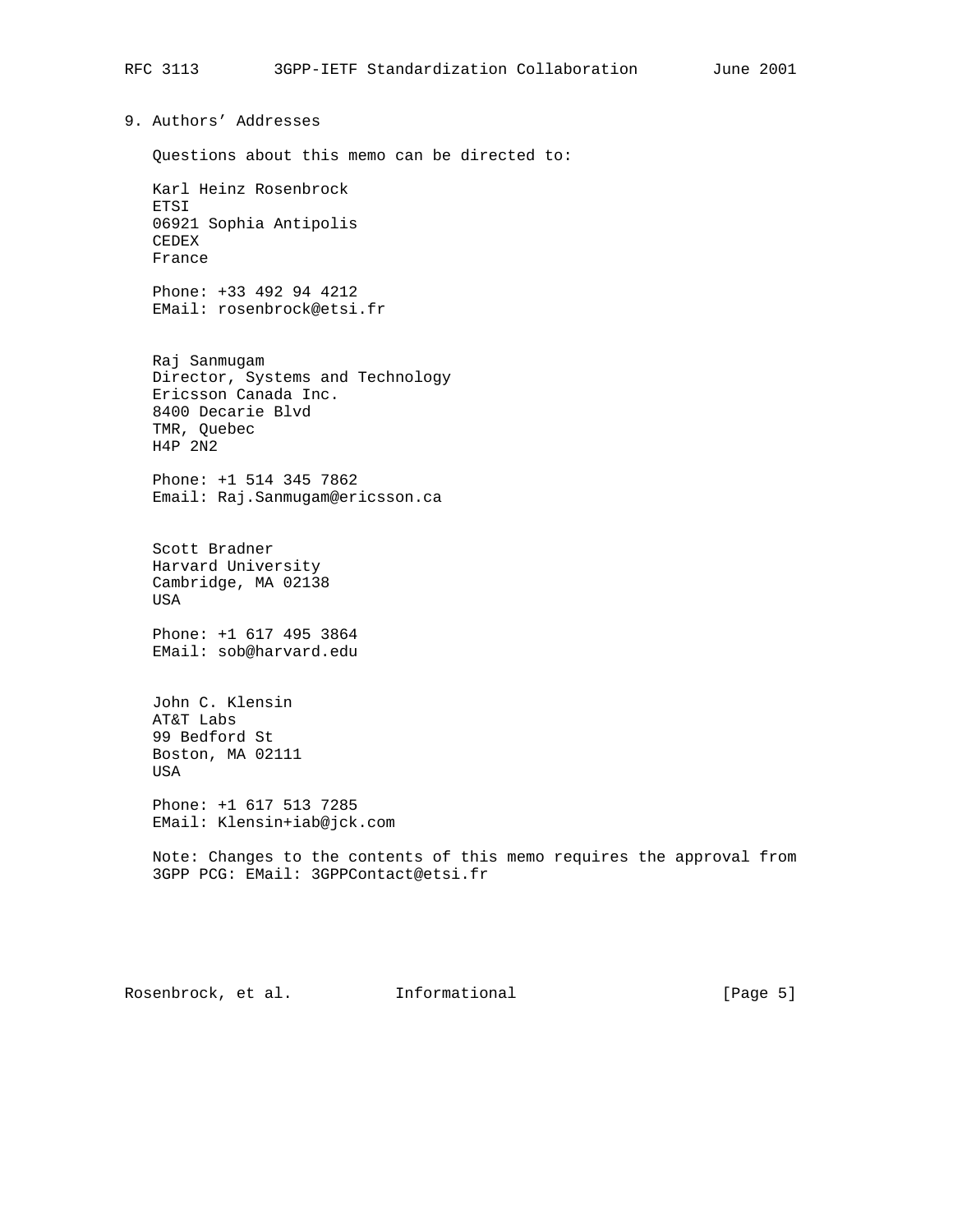Appendix A: Acronyms

Glossary Of Acronyms:

| 3GPP       | Third Generation Partnership Project       |
|------------|--------------------------------------------|
| <b>BCP</b> | Best Current Practice                      |
| IAB        | Internet Architecture Board                |
| IESG       | Internet Engineering Steering Group        |
| IETF       | Internet Engineering Task Force            |
| IPR        | Intellectual Property rights               |
| MRP        | Market Representation Partner              |
| OP.        | Organizational Partner                     |
| 0&M        | Operation and Maintenance                  |
| PCG.       | Project coordination Group                 |
| <b>RFC</b> | Request for Comments                       |
| TSG        | Technical Specification Group              |
| TSG-SA     | TSG Services and systems aspects           |
| TSG-CN     | TSG Core Network                           |
| TSG-RAN    | TSG Radio Access Network                   |
| TSG-GERAN  | TSG GSM Radio Access Network               |
| TSG-T      | TSG Terminals                              |
| UTRAN      | Universal Terrestrial Radio Access Network |
| WWW        | World Wide Web                             |
|            |                                            |